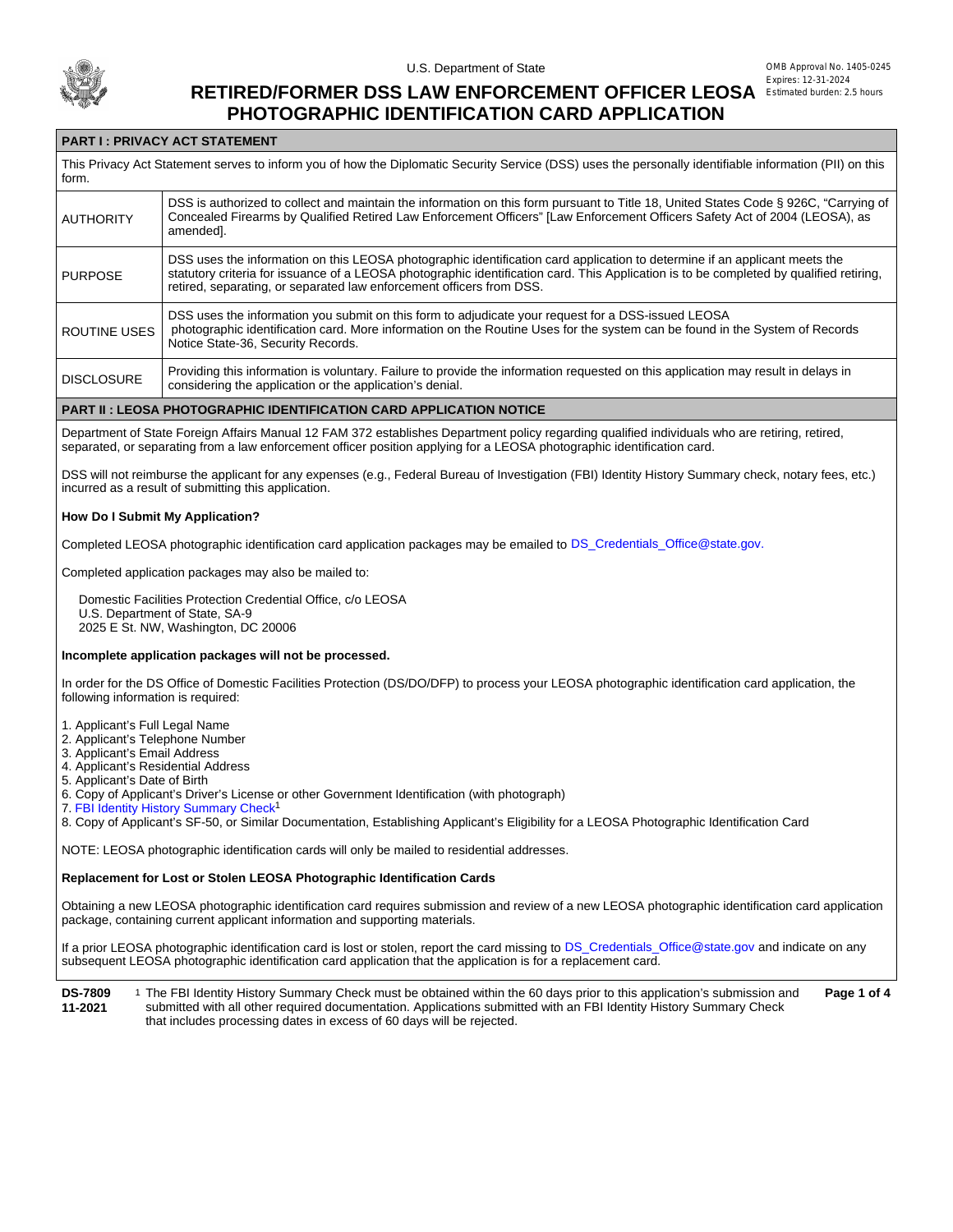| PART III: LEOSA PHOTOGRAPHIC IDENTIFICATION CARD APPLICATION INSTRUCTIONS    |                                                                                                                                                                                                                                                                                                                                                                                                                                                                                                                                                    |                                            |                                                                                                                                                                                                                                                                                                                                    |
|------------------------------------------------------------------------------|----------------------------------------------------------------------------------------------------------------------------------------------------------------------------------------------------------------------------------------------------------------------------------------------------------------------------------------------------------------------------------------------------------------------------------------------------------------------------------------------------------------------------------------------------|--------------------------------------------|------------------------------------------------------------------------------------------------------------------------------------------------------------------------------------------------------------------------------------------------------------------------------------------------------------------------------------|
| Please check the applicable boxes:                                           |                                                                                                                                                                                                                                                                                                                                                                                                                                                                                                                                                    |                                            |                                                                                                                                                                                                                                                                                                                                    |
| Application for new card                                                     |                                                                                                                                                                                                                                                                                                                                                                                                                                                                                                                                                    | Application for replacement card 2<br>card |                                                                                                                                                                                                                                                                                                                                    |
| Submit the following:                                                        | Retiring or separating law enforcement officer currently employed by DSS<br>• Signed and initialed DSS LEOSA Photographic Identification Card Application.<br>• Two current photographs following the CA Passport Photo Requirements;<br>• Documentation evidencing an aggregate of 10 or more years of law enforcement officer service;<br>and good standing from that agency;<br>• Copy of driver's license or other Government identification (with photograph).<br>Retired or separating law enforcement officer NOT currently employed by DSS |                                            | If aggregate service includes time with another law enforcement agency, you must also submit documentation of employment                                                                                                                                                                                                           |
| Submit the following:                                                        | • Signed, initialized, and witnessed/notarized DSS LEOSA Photographic Identification Card Application;<br>• Two current photographs following the CA Passport Photo Requirements;                                                                                                                                                                                                                                                                                                                                                                  |                                            |                                                                                                                                                                                                                                                                                                                                    |
|                                                                              | • Documentation evidencing an aggregate of 10 or more years of law enforcement officer service;<br>and good standing from that agency;                                                                                                                                                                                                                                                                                                                                                                                                             |                                            | If aggregate service includes time with another law enforcement agency, you must also submit documentation of employment                                                                                                                                                                                                           |
|                                                                              | • Copy of driver's license or other Government identification (with photograph).<br>• FBI Identity History Summary Check <sup>3</sup>                                                                                                                                                                                                                                                                                                                                                                                                              |                                            |                                                                                                                                                                                                                                                                                                                                    |
| <b>PART IV: APPLICANT PERSONAL INFORMATION</b>                               |                                                                                                                                                                                                                                                                                                                                                                                                                                                                                                                                                    |                                            |                                                                                                                                                                                                                                                                                                                                    |
| Full Name (Last, First, Middle Initial)                                      |                                                                                                                                                                                                                                                                                                                                                                                                                                                                                                                                                    |                                            | Date of Birth (mm-dd-yyyy)                                                                                                                                                                                                                                                                                                         |
| Residential Address (Street Address, City, State, Zip Code)                  |                                                                                                                                                                                                                                                                                                                                                                                                                                                                                                                                                    |                                            |                                                                                                                                                                                                                                                                                                                                    |
| Phone Number(s) (home and cell)                                              |                                                                                                                                                                                                                                                                                                                                                                                                                                                                                                                                                    | <b>Email Address</b>                       |                                                                                                                                                                                                                                                                                                                                    |
| Mailing Address (if different from residential address above; no P.O. Boxes) |                                                                                                                                                                                                                                                                                                                                                                                                                                                                                                                                                    |                                            |                                                                                                                                                                                                                                                                                                                                    |
| Law Enforcement Service History (Reverse Chronological Order)                |                                                                                                                                                                                                                                                                                                                                                                                                                                                                                                                                                    |                                            |                                                                                                                                                                                                                                                                                                                                    |
| I have more than 10 years of law enforcement<br>experience with DSS.         |                                                                                                                                                                                                                                                                                                                                                                                                                                                                                                                                                    |                                            | I do not have ten years of law enforcement experience with DSS and will be applying for a DSS<br>LEOSA Photographic Identification Card using a combination of law enforcement experience.<br>If you have more than 10 years of law enforcement experience with DSS you do not need to fill out the Service History section below. |
| 1. Name of Agency                                                            |                                                                                                                                                                                                                                                                                                                                                                                                                                                                                                                                                    |                                            | Job Title Upon Separation/Retirement                                                                                                                                                                                                                                                                                               |
| Start Date (mm-yyyy)                                                         | End Date (mm-yyyy)                                                                                                                                                                                                                                                                                                                                                                                                                                                                                                                                 |                                            | Reason for leaving (retirement, separation/resignation, termination)                                                                                                                                                                                                                                                               |
| Comments                                                                     |                                                                                                                                                                                                                                                                                                                                                                                                                                                                                                                                                    |                                            |                                                                                                                                                                                                                                                                                                                                    |
| 2. Name of Agency                                                            |                                                                                                                                                                                                                                                                                                                                                                                                                                                                                                                                                    |                                            | Job Title Upon Separation/Retirement                                                                                                                                                                                                                                                                                               |
| Start Date (mm-yyyy)                                                         | End Date (mm-yyyy)                                                                                                                                                                                                                                                                                                                                                                                                                                                                                                                                 |                                            | Reason for leaving (retirement, separation/resignation, termination)                                                                                                                                                                                                                                                               |
| Comments                                                                     |                                                                                                                                                                                                                                                                                                                                                                                                                                                                                                                                                    |                                            |                                                                                                                                                                                                                                                                                                                                    |
| <b>DS-7809</b>                                                               | 2 Missing DSS-issued LEOSA photographic identification cards must be reported to DS_Credentials_Office@state.gov.<br>3 The FBI Identity History Summary Check must be obtained within the 60 days prior to this application's submission and<br>submitted with all other required documentation. Applications submitted with an FBI Identity History Summary Check                                                                                                                                                                                 |                                            | Page 2 of 4                                                                                                                                                                                                                                                                                                                        |

that includes processing dates in excess of 60 days will be rejected.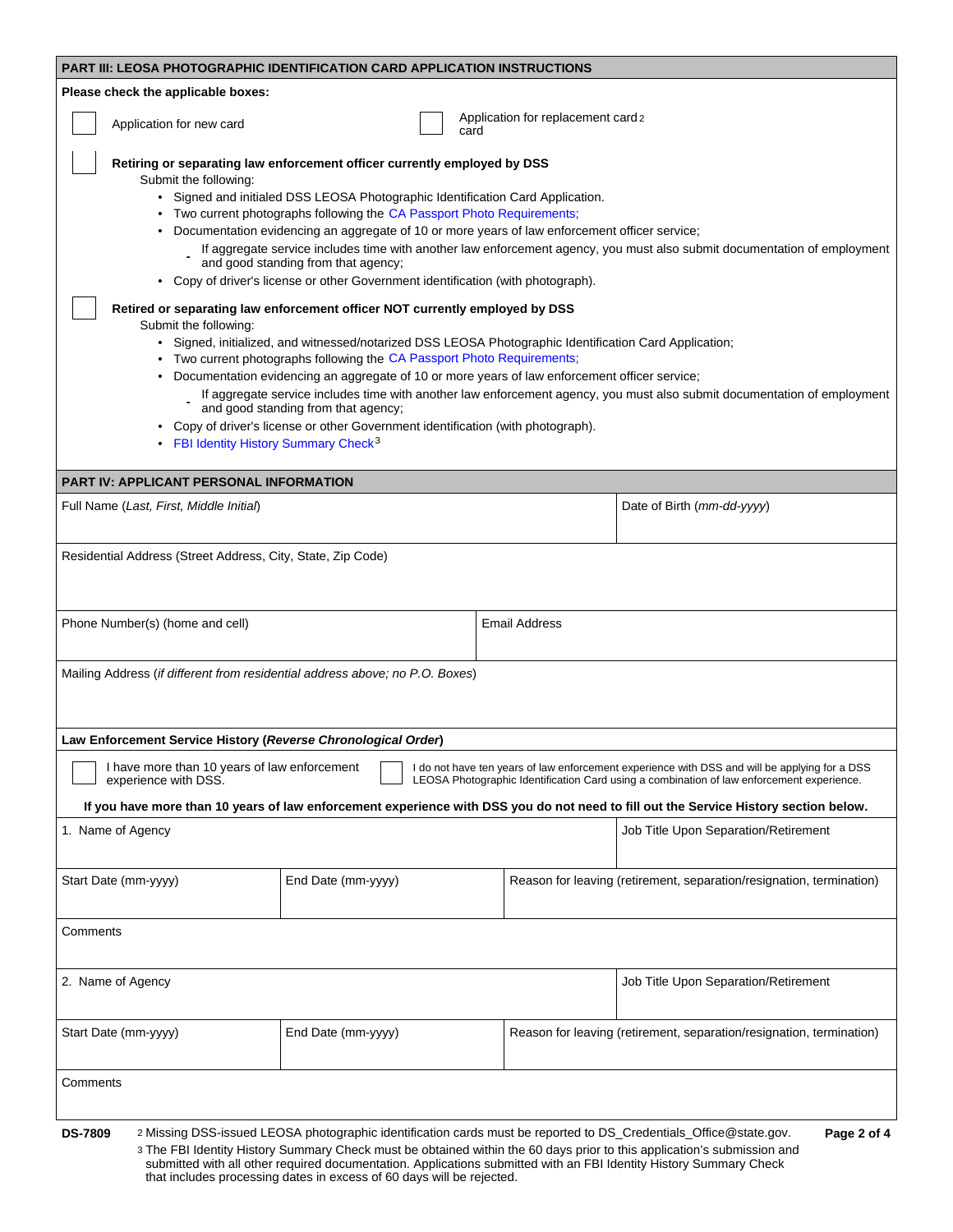| Law Enforcement Service History (Reverse Chronological Order) (continued)                                                                                                                                                                                                                                                                                                                                                                                                                                                                                                                                                                                                          |                                                                                                                                      |  |                                                                                                                                                |  |  |
|------------------------------------------------------------------------------------------------------------------------------------------------------------------------------------------------------------------------------------------------------------------------------------------------------------------------------------------------------------------------------------------------------------------------------------------------------------------------------------------------------------------------------------------------------------------------------------------------------------------------------------------------------------------------------------|--------------------------------------------------------------------------------------------------------------------------------------|--|------------------------------------------------------------------------------------------------------------------------------------------------|--|--|
| 3. Name of Agency                                                                                                                                                                                                                                                                                                                                                                                                                                                                                                                                                                                                                                                                  |                                                                                                                                      |  | Job Title Upon Separation/Retirement                                                                                                           |  |  |
| Start Date (mm-yyyy)                                                                                                                                                                                                                                                                                                                                                                                                                                                                                                                                                                                                                                                               | End Date (mm-yyyy)                                                                                                                   |  | Reason for leaving (retirement, separation/resignation, termination)                                                                           |  |  |
| Comments                                                                                                                                                                                                                                                                                                                                                                                                                                                                                                                                                                                                                                                                           |                                                                                                                                      |  |                                                                                                                                                |  |  |
|                                                                                                                                                                                                                                                                                                                                                                                                                                                                                                                                                                                                                                                                                    |                                                                                                                                      |  | NOTE: If additional space is needed, please attach a separate piece of paper including the requested information for each additional position. |  |  |
| <b>PART V: SELF ATTESTATION</b>                                                                                                                                                                                                                                                                                                                                                                                                                                                                                                                                                                                                                                                    |                                                                                                                                      |  |                                                                                                                                                |  |  |
| By signing the attestation, the applicant acknowledges his/her understanding of, and agreement with, all statements, terms, conditions, and<br>requirements included herein:                                                                                                                                                                                                                                                                                                                                                                                                                                                                                                       |                                                                                                                                      |  |                                                                                                                                                |  |  |
| 1. I am submitting this application for a LEOSA photographic identification card identifying me as a qualified retired law enforcement officer who retired<br>or separated from DSS in good standing.                                                                                                                                                                                                                                                                                                                                                                                                                                                                              |                                                                                                                                      |  |                                                                                                                                                |  |  |
| 2. I understand that any cost incurred as a result of applying for a LEOSA photographic identification card, including the cost of obtaining an annual<br>State firearms testing certification, is the sole responsibility of the applicant, and DSS will not reimburse the applicant for any costs associated with this<br>application.                                                                                                                                                                                                                                                                                                                                           |                                                                                                                                      |  |                                                                                                                                                |  |  |
| 3. I have read and fully understand 18 U.S.C. § 926C, "Carrying of Concealed Firearms by Qualified Retired Law Enforcement Officers" [Law<br>Enforcement Officers Safety Act of 2004 (LEOSA), as amended].                                                                                                                                                                                                                                                                                                                                                                                                                                                                         |                                                                                                                                      |  |                                                                                                                                                |  |  |
|                                                                                                                                                                                                                                                                                                                                                                                                                                                                                                                                                                                                                                                                                    | 4. I meet the following requirements set out in LEOSA, 18 U.S.C. § 926C, of a "qualified retired law enforcement officer" in that I: |  |                                                                                                                                                |  |  |
| a. Before such retirement or separation from DSS, was authorized by law to engage in or supervise the prevention, detection, investigation, or<br>prosecution of, or the incarceration of any person for, any violation of law and had statutory powers of arrest;                                                                                                                                                                                                                                                                                                                                                                                                                 |                                                                                                                                      |  |                                                                                                                                                |  |  |
| b. Before such retirement or separation from DSS, was regularly employed as a law enforcement officer for an aggregate total of 10 years or more;                                                                                                                                                                                                                                                                                                                                                                                                                                                                                                                                  |                                                                                                                                      |  |                                                                                                                                                |  |  |
| i. Alternatively, I retired or separated (or am about to retire or separate) from service with DSS, after completing any applicable probationary<br>period, due to a service-connected disability (as determined by the State Department);                                                                                                                                                                                                                                                                                                                                                                                                                                         |                                                                                                                                      |  |                                                                                                                                                |  |  |
| c. During the most recent 12-month period, have met, at my expense, the standards for qualification in firearms training for active law enforcement<br>officers, as determined by DSS, my State of residence, or, if my State has not established such standards, either a law enforcement agency within<br>my State of residence or the standards used by a certified firearms instructor qualified to conduct a firearms qualification test for active duty<br>officers within my State;                                                                                                                                                                                         |                                                                                                                                      |  |                                                                                                                                                |  |  |
| d. Have not been officially found, by a qualified medical professional employed by the State Department, to be unqualified for reasons relating to<br>mental health and have not entered into an agreement with the State Department in which I acknowledged I am not qualified for reasons relating to<br>mental health;                                                                                                                                                                                                                                                                                                                                                          |                                                                                                                                      |  |                                                                                                                                                |  |  |
| e. Am not under the influence of alcohol or another intoxicating or hallucinatory drug or substance;                                                                                                                                                                                                                                                                                                                                                                                                                                                                                                                                                                               |                                                                                                                                      |  |                                                                                                                                                |  |  |
| f. Am not prohibited by Federal law (18 U.S.C. § 922) from receiving or possessing a firearm; and                                                                                                                                                                                                                                                                                                                                                                                                                                                                                                                                                                                  |                                                                                                                                      |  |                                                                                                                                                |  |  |
| g. At the time of my retirement or separation, was deemed to be in "good standing" under the provisions of 12 FAM 372.6-6.                                                                                                                                                                                                                                                                                                                                                                                                                                                                                                                                                         |                                                                                                                                      |  |                                                                                                                                                |  |  |
| 5. I authorize the State Department to review my personnel records, external records, and/or any internal agency reports of investigation or<br>management inquiries that may affect my fitness to carry a firearm.                                                                                                                                                                                                                                                                                                                                                                                                                                                                |                                                                                                                                      |  |                                                                                                                                                |  |  |
| 6. I authorize DSS to release information in its possession (to the extent it is relevant to my fitness to carry a firearm) in the event that additional<br>information is requested of it, regarding my fitness to carry a firearm, by the entity or person certifying my firearms qualification.                                                                                                                                                                                                                                                                                                                                                                                 |                                                                                                                                      |  |                                                                                                                                                |  |  |
| 7. By initialing this paragraph, I waive all Privacy Act and other legal rights and remedies against the disclosure described in Part V, Number 6, and<br>indemnify DSS and hold it harmless against any liability for such release.                                                                                                                                                                                                                                                                                                                                                                                                                                               |                                                                                                                                      |  |                                                                                                                                                |  |  |
| 8. I understand that DSS will not conduct or assist with any annual firearms testing for retirees or separated employees. I understand that LEOSA<br>requires me to obtain a certification issued by the State in which I reside indicating that I meet State training and qualification standards for active law<br>enforcement officers to carry a firearm. I understand I must annually complete this certification within the one year prior to the date I am carrying a<br>firearm. The availability of such certifications varies by State, and it is my responsibility to determine and meet the requirements of my State of<br>residence for obtaining this certification. |                                                                                                                                      |  |                                                                                                                                                |  |  |
| 9. I understand that I must have my DSS-issued LEOSA photographic identification card identifying me as a retired or separated law enforcement<br>officer AND my up-to-date annual State firearms testing certification on my person at all times when I carry a concealed firearm under the authority of<br>LEOSA. Possession of my DSS-issued LEOSA photographic identification card alone does not authorize me to carry a concealed firearm.                                                                                                                                                                                                                                   |                                                                                                                                      |  |                                                                                                                                                |  |  |
| 10. I understand that, in order to carry a concealed firearm under the authority of LEOSA, it is my responsibility to ensure that I am in continuing<br>compliance with all LEOSA requirements. If at any time I no longer meet any one of LEOSA's requirements, or become subject to a Federal law<br>prohibition on carrying a firearm (18 U.S.C. § 922), I must notify DSS and the certifying entity in my State of residence, and I will no longer be eligible to<br>carry a concealed firearm under the authority of LEOSA.                                                                                                                                                   |                                                                                                                                      |  |                                                                                                                                                |  |  |
| 11. I understand that the LEOSA photographic identification card is ONLY for the purpose of identifying me as a retired or separated law enforcement<br>officer.                                                                                                                                                                                                                                                                                                                                                                                                                                                                                                                   |                                                                                                                                      |  |                                                                                                                                                |  |  |
| 12. Neither the DSS-issued LEOSA photographic identification card nor LEOSA confer law enforcement status or arrest authority. I understand that<br>carrying a DSS-issued LEOSA photographic identification card does not authorize me to engage in any law enforcement activities or investigations.                                                                                                                                                                                                                                                                                                                                                                              |                                                                                                                                      |  |                                                                                                                                                |  |  |
| 13. I understand that, upon my retirement/separation, I am no longer a law enforcement officer with DSS. As such, DSS will not represent or reimburse<br>me in any suit or claim related to my carrying a concealed firearm under LEOSA authority.                                                                                                                                                                                                                                                                                                                                                                                                                                 |                                                                                                                                      |  |                                                                                                                                                |  |  |